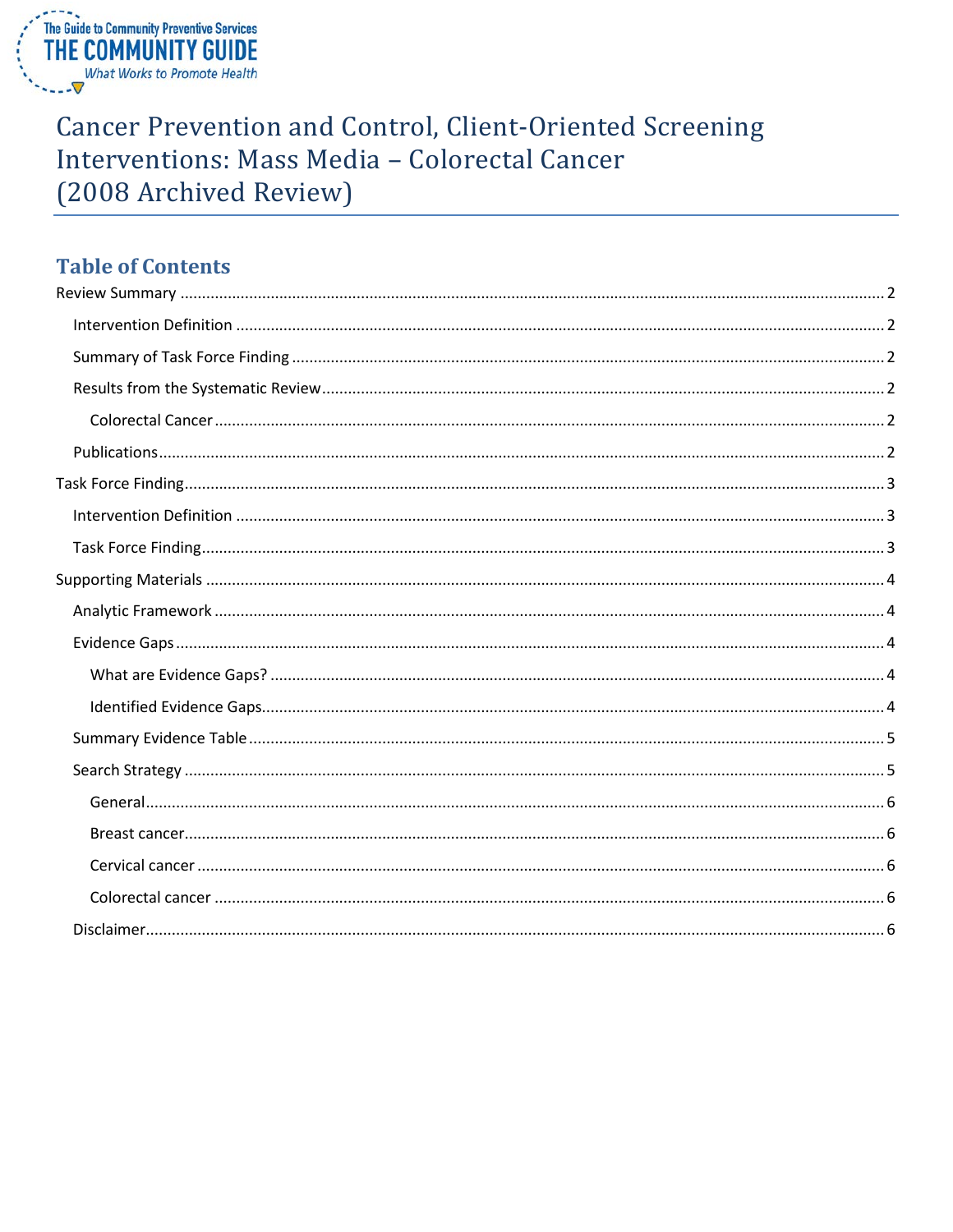

# **Review Summary**

## <span id="page-1-1"></span><span id="page-1-0"></span>**Intervention Definition**

Mass media, including television, radio, newspaper, magazines, and billboards, can educate and motivate people to be screened for cancer. These sources can be used alone or in combination with other approaches, such as client reminders. The cancer screening review assessed the effectiveness of mass media when used alone.

## <span id="page-1-2"></span>**Summary of Task Force Finding**

The Community Preventive Services Task Force finds insufficient evidence to determine the effectiveness of mass media when used alone in increasing screening rates for colorectal cancers because no studies qualified for review.

The Task Force has related findings for mass media specific to the following:

- Breast cancer (insufficient evidence)
- Cervical cancer (insufficient evidence)

## <span id="page-1-3"></span>**Results from the Systematic Review**

#### <span id="page-1-4"></span>**Colorectal Cancer**

No studies qualified for the systematic review.

These findings were based on a systematic review of all available studies, conducted on behalf of the Task Force by a team of specialists in systematic review methods, and in research, practice and policy related to cancer prevention and control.

#### <span id="page-1-5"></span>**Publications**

Baron RC, Rimer BK, Breslow RA, et al. [Client-directed interventions to increase community demand for breast, cervical,](http://www.thecommunityguide.org/cancer/screening/client-oriented/Cancer2008_ClientDirected_Demand.pdf)  [and colorectal cancer screening: a systematic review](http://www.thecommunityguide.org/cancer/screening/client-oriented/Cancer2008_ClientDirected_Demand.pdf) [www.thecommunityguide.org/cancer/screening/clientoriented/Cancer2008\_ClientDirected\_Demand.pdf]. *Am J Prev Med* 2008;35(1S): S34-55.

Task Force on Community Preventive Services. Recommendations for client- [and provider-directed interventions to](http://www.thecommunityguide.org/cancer/screening/client-oriented/Cancer2008_TaskForceRecs.pdf)  [increase breast, cervical, and colorectal cancer screening](http://www.thecommunityguide.org/cancer/screening/client-oriented/Cancer2008_TaskForceRecs.pdf) [www.thecommunityguide.org/cancer/screening/clientoriented/Cancer2008\_TaskForceRecs.pdf]. *Am J Prev Med* 2008;35(1S): S21-5.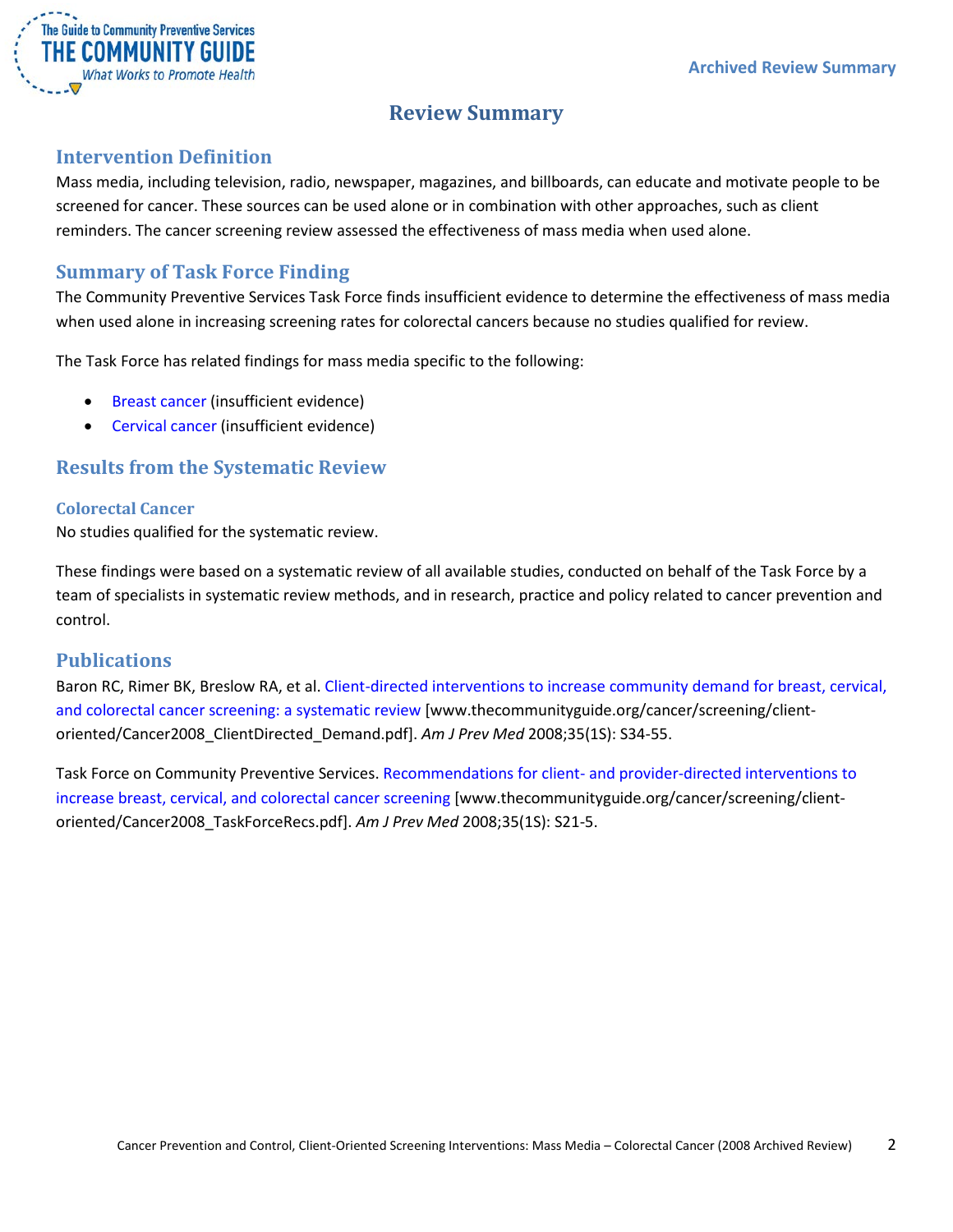# **Community Preventive Services**<br>Task Force

#### **Archived Task Force Finding**

<span id="page-2-0"></span>*The following Task Force finding and supporting materials are for mass media interventions to increase breast, cervical, and colorectal cancer screening.*

# **Task Force Finding**

### <span id="page-2-1"></span>**Intervention Definition**

Mass media—including television, radio, newspapers, magazines, and billboards—are used to communicate educational and motivational information in community or larger scale intervention campaigns.

## <span id="page-2-2"></span>**Task Force Finding (July 2008)\***

A review of available scientific evidence identified only two qualifying studies evaluating the use of mass media alone to promote cervical cancer screening. No studies were found evaluating its use to promote breast or colorectal cancer screening. The qualifying studies reported positive findings but had some methodological limitations. Therefore, evidence is insufficient to determine the effectiveness of mass media alone in increasing screening for breast, cervical, or colorectal cancer.

\*From the following publication:

Task Force on Community Preventive Services. Recommendations for client- [and provider-directed interventions to](http://www.thecommunityguide.org/cancer/screening/client-oriented/Cancer2008_TaskForceRecs.pdf)  [increase breast, cervical, and colorectal cancer screening](http://www.thecommunityguide.org/cancer/screening/client-oriented/Cancer2008_TaskForceRecs.pdf) [www.thecommunityguide.org/cancer/screening/clientoriented/Cancer2008\_TaskForceRecs.pdf]. *Am J Prev Med* 2008;35(1S): S21-5.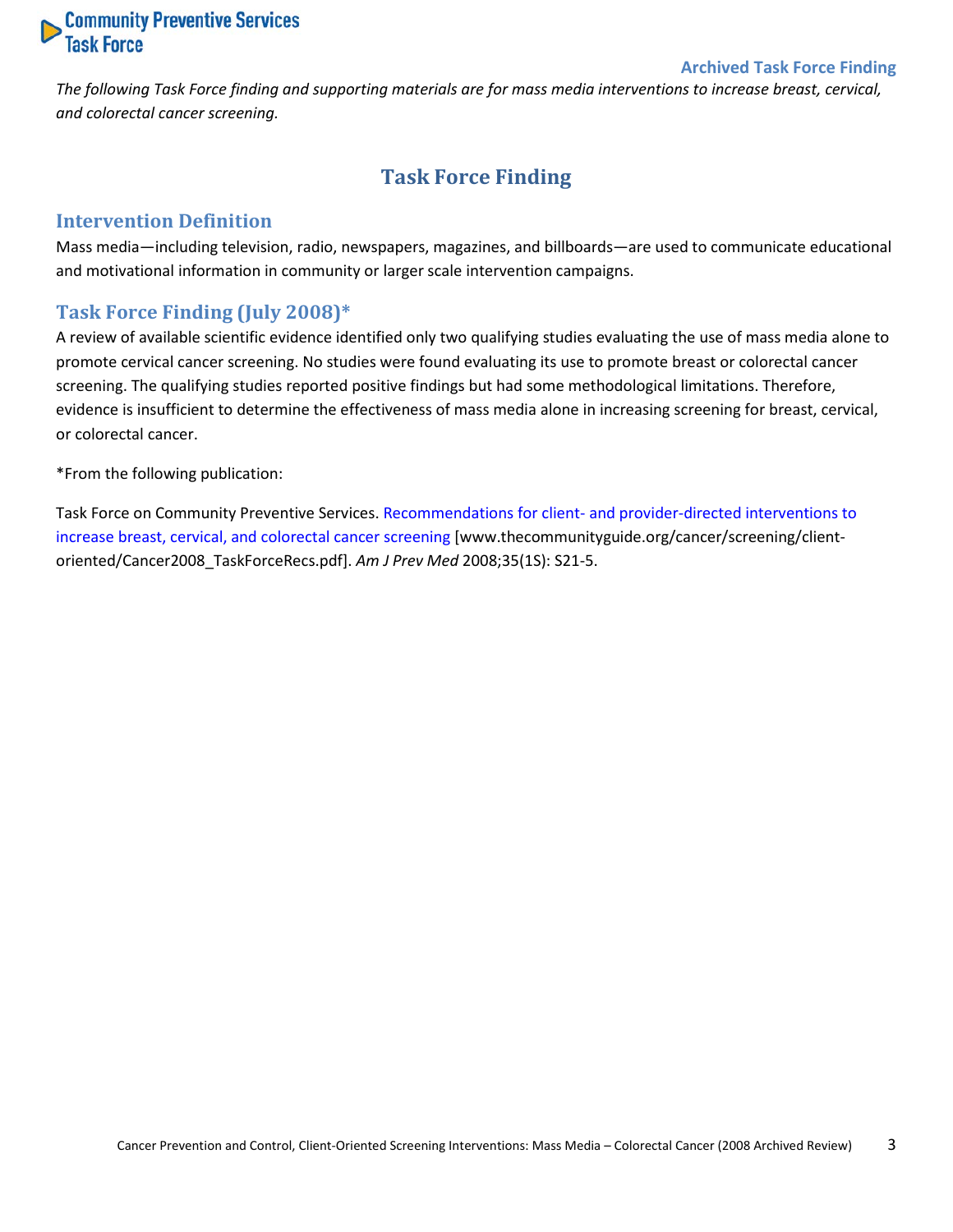

# **Supporting Materials**

## <span id="page-3-1"></span><span id="page-3-0"></span>**Analytic Framework**

See Figure 1 on page S36 of Baron RC, Rimer BK, Breslow RA, et al. [Client-directed interventions to increase community](http://www.thecommunityguide.org/cancer/screening/client-oriented/Cancer2008_ClientDirected_Demand.pdf)  [demand for breast, cervical, and colorectal cancer screening: a systematic review](http://www.thecommunityguide.org/cancer/screening/client-oriented/Cancer2008_ClientDirected_Demand.pdf) [www.thecommunityguide.org/cancer/screening/client-oriented/Cancer2008\_ClientDirected\_Demand.pdf]. *Am J Prev Med* 2008;35(1S): S34-55.

## <span id="page-3-2"></span>**Evidence Gaps**

#### <span id="page-3-3"></span>**What are Evidence Gaps?**

Each Community Preventive Services Task Force (Task Force) review identifies critical evidence gaps—areas where information is lacking. Evidence gaps can exist whether or not a recommendation is made. In cases when the Task Force finds insufficient evidence to determine whether an intervention strategy works, evidence gaps encourage researchers and program evaluators to conduct more effectiveness studies. When the Task Force recommends an intervention, evidence gaps highlight missing information that would help users determine if the intervention could meet their particular needs. For example, evidence may be needed to determine where the intervention will work, with which populations, how much it will cost to implement, whether it will provide adequate return on investment, or how users should structure or deliver the intervention to ensure effectiveness. Finally, evidence may be missing for outcomes different from those on which the Task Force recommendation is based.

## <span id="page-3-4"></span>**Identified Evidence Gaps**

#### *General:*

- Are these interventions potentially effective in increasing screening of these cancer sites?
- Are some incentives (e.g., ones of greater cash value or of greater appeal) more effective than others?
- Do these interventions result in other positive or negative changes in healthcare services (e.g., blood pressure monitoring or adult immunization) or health behaviors (e.g., smoking or physical activity)?
- Could incentives become a barrier to developing routine recommended screening practices or reducing patient autonomy in decision making?

#### *Mass Media*

Given the inherent expense of mass media interventions and costs already expended in efforts to answer remaining questions, it may be prudent to seek answers in lessons gleaned from studies of other health topics. What separate effects, if any, do mass media and other major components contribute to overall effectiveness of multicomponent media approaches to increase screening for breast, cervical, and colorectal cancers?

- What are the minimal and optimal component duration, dose, and intensity requirements for these approaches to be effective?
- Does effectiveness differ by mass media channel (e.g., TV, radio, billboard) for a given population or setting?
- What combinations of mass media and other interventions are optimal to increase a given cancer screening behavior or to reach particular target groups, such as low-income, ethnic, or minority populations?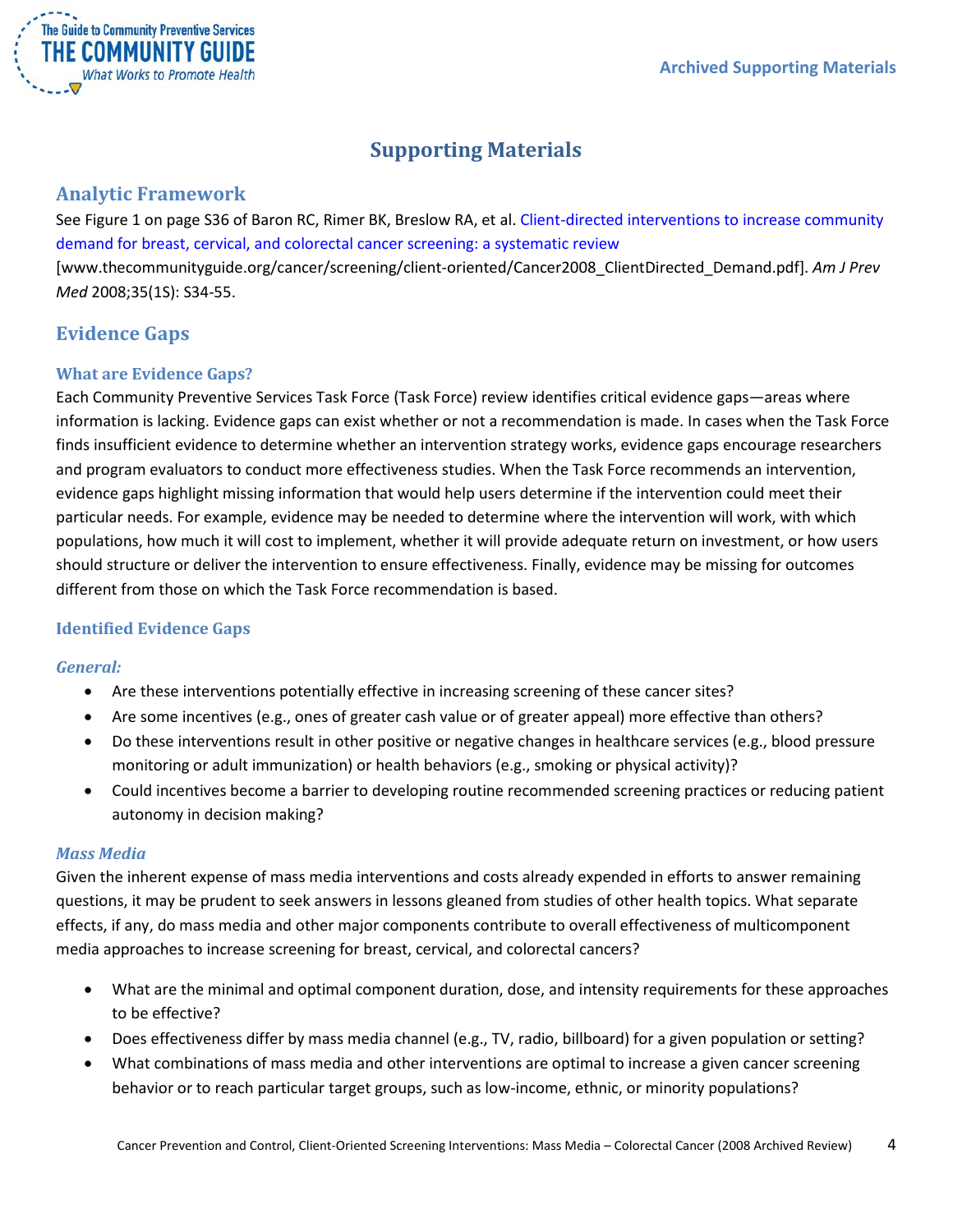## The Guide to Community Preventive Services THE COMMUNITY GUIDE **What Works to Promote Health**

## <span id="page-4-0"></span>**Summary Evidence Table**

| Author (Pub year),<br><b>Study Period,</b><br><b>Intervention</b> | Design, Category,<br><b>Execution</b>                                                                      | <b>Study Location,</b><br><b>Setting type</b><br><b>Population</b><br><b>Description</b>                                                                                                                                                                                                                                                             | <b>Interventions Studied,</b><br><b>Comparison, and Number</b><br>of Participants                                                                                                                                        | <b>Outcome/Effect Size and</b><br><b>Statistical Significance</b>                                                                                                                                                                                                                |
|-------------------------------------------------------------------|------------------------------------------------------------------------------------------------------------|------------------------------------------------------------------------------------------------------------------------------------------------------------------------------------------------------------------------------------------------------------------------------------------------------------------------------------------------------|--------------------------------------------------------------------------------------------------------------------------------------------------------------------------------------------------------------------------|----------------------------------------------------------------------------------------------------------------------------------------------------------------------------------------------------------------------------------------------------------------------------------|
| <b>Byles 1994</b><br>(1989)<br>Mass media, alone                  | Design: Non-random<br>(Group)<br><b>Design Category:</b><br>Greatest suitability<br><b>Execution: Fair</b> | New South Wales,<br>Australia: Postal areas in<br>rural locality, country<br>town, major rural centre;<br>Women aged 18-70,<br>race/ethnicity, SES not<br>reported<br>Baseline screening<br>status:<br>46.9% to 75.8% in all 9<br>regions<br>BUT we reported effect<br>measure of women who<br>reported not having had a<br>PAP in the past 3 years. | 1. TV campaign only (30<br>second ad 12 times over 3<br>days at peak viewing time)<br>versus<br>3. Usual care<br>N<br>$I = 1001$<br>C=not reported                                                                       | Completed Pap determined by<br>Health Insurance Commission<br>claims<br>Relative change (post<br>intervention for women with no<br>record of Pap in 3 yrs)<br>Country towns<br>1 versus $3 = 20.4$ pct (0.285)<br><b>Rural Centers</b><br>1 versus $3 = 47.6$ pct ( $\lt$ .0001) |
| Howe, 2002<br>$(2000 - 2001)$<br>Mass media, alone (TV<br>series) | Design: Before/After<br>Design Category: least<br>suitable<br><b>Execution: Fair</b>                       | Lancashire and Greater<br>Manchester zones, UK;<br>community; Women >25<br>with previously normal<br>Pap test eligible for<br>cervical screening in nine<br><b>Health Authorities:</b><br>population not well<br>described                                                                                                                           | 1. TV soap opera about a<br>woman diagnosed with<br>cervical cancer (aired 25 April<br>- 17 June 2001) versus<br>2. Pre-intervention records for<br>comparison<br>N=not reported (show has<br>approx 13 million viewers) | Completed Pap determined by<br>medical record audit<br><b>Relative Change</b><br>1 versus $2 = 21.3$ pct (NR)                                                                                                                                                                    |

## <span id="page-4-1"></span>**Search Strategy**

*The following outlines the search strategy used for reviews of these interventions to increase breast, cervical, and colorectal cancer screening: Client Reminders (archived); Client Incentives (archived); Mass Media Targeting Clients (archived); Small Media Targeting Clients; Group Education for Clients (archived); One-on-One Education for Clients (archived); Reducing Structural Barriers for Clients (archived); Reducing Client Out-of-Pocket Costs (archived); Provider Assessment and Feedback (archived); Provider Incentives (archived).*

To establish the evidence base the team searched five computerized databases from the earliest entries in each through November 2004: MEDLINE, database of the National Library of Medicine (from 1966); the Cumulative Index to Nursing and Allied Health database (CINAHL, from 1982); the Chronic Disease Prevention database (CDP, Cancer Prevention and Control subfield, from 1988); PsycINFO (from 1967); and the Cochrane Library databases. Medical subject headings (MeSH) searched (including all subheadings) are shown below. The team also scanned bibliographies from key articles and solicited other citations from other team members and subject-matter experts. Conference abstracts were not included because, according to Community Guide criteria, they generally do not provide enough information to assess study validity and to address the research questions.

The search identified over 9000 citations whose titles and abstracts were screened for potential relevance to interventions and outcomes of interest; of these, 580 articles were retrieved for full-text review.

Search terms used in five electronic databases to find studies for inclusion in the systematic reviews of cancer screening. Searches were conducted to find all studies of cancer screening including those specific to screening for breast, cervical, or colorectal cancer.